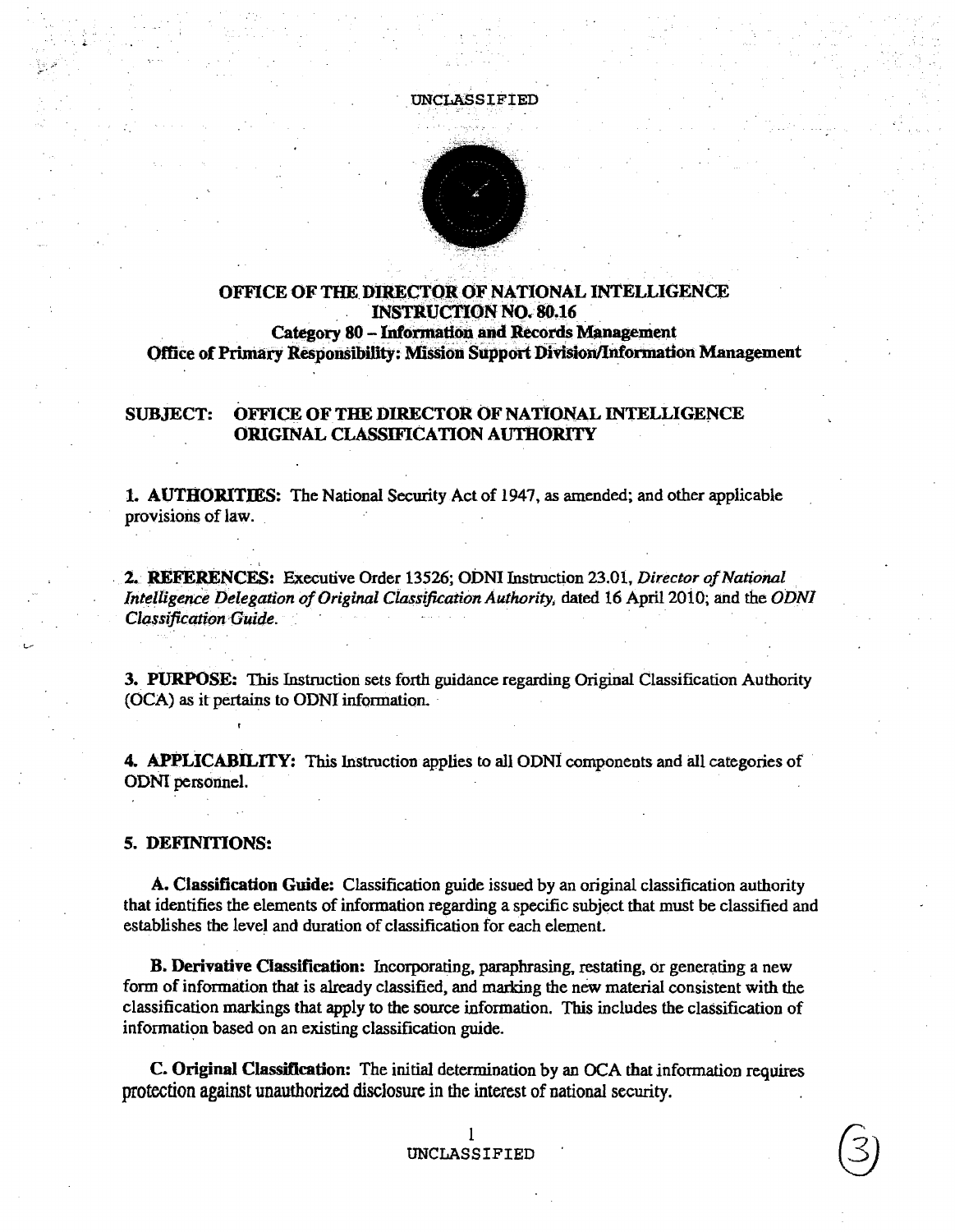### UNCLASSIFIED

D. Original Classification Authority: An individual authorized to classify information in the first instance including individuals who are designated in writing as "Acting" officials in any of the delegated positions but may not be delegated beyond these positions. The OCA positions are listed in Instruction 23.01, DNI Delegation of Original Classification Authority.

# 6. POLICY:

A. Classification Authority: All ODNI Original Classification Authorities may originally classify information up to and including the TOP SECRET//SI-G/TK level and only when an appropriate classification citation cannot be identified in the current ODNI Classification Guide, in a source document, or in an existing Controlled Access Program (CAP) or other classification guide. The original classification of information is rarely necessary. If the OCA has significant doubt about the need to classify information, it shall not be classified. If there is significant doubt about the appropriate level of classification in rendering an original classification decision, it shall be classified at the lower level.

B. Reporting Requirement: Original classification authorities will coordinate, when practical, with the Director, Information Management, (D/IM) to ensure consistency and compliance with E.O. 13526. Final original classification decisions (e.g., copy of the classified memo or program level classification guide) must be sent to the D/IM within 10 days of each OCA decision to ensure proper reporting to the United States National Archives and Records Administration's Information Security Oversight Office (ISOO) and for inclusion in the annual report on classification to the President.

C. Creation of Classification Guides: Classification guides are issued as needed to protect sensitive national security information. To ensure program consistency, classification guides must be coordinated with the D/IM, and in the case of controlled access program guides, prior coordination with the Controlled Access Program Coordination Office (CAPCO) is required.

**D. Training Requirements:** Original classification authority may not be exercised without documented initial and annual training, as required by the E.O. The D/IM provides required classification training to OCAs and will arrange such training for all OCAs.

**E. Declassification Authority:** Only the DNI, the Principal Deputy Director of National Intelligence (PDDNI), the Chief Management Officer (CMO), or the D/IM may declassify all types of ODNI information. All other ODNI Original Classification Authorities may declassify only that information that was originally classified by them and may only exercise their authority in coordination with the D/IM. The CMO is responsible for directing and administering the program for classifying, safeguarding, and declassifying ODNI information. The D/IM supports the CMO in this responsibility and serves as the ODNI's Chief Declassification Officer. Under no circumstances should previously declassified ODNI information be reclassified without the expressed approval of the DNI or the PDDNI, and coordination with the D/IM.